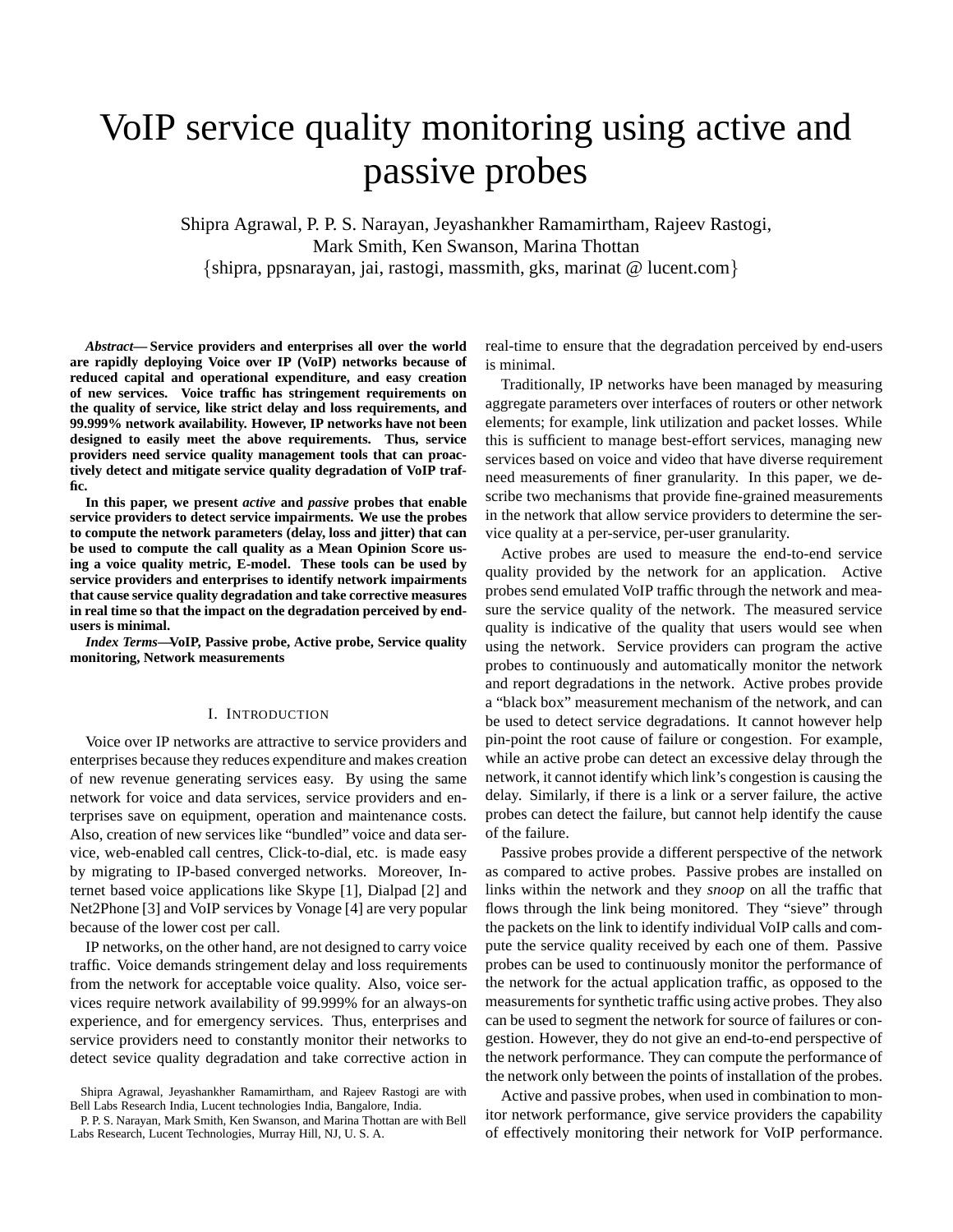

Fig. 1. Simplified VoIP network architecture

They provide fine grained measurements that can be used for real-time monitoring and immediate detection of faults.

In this paper, we discuss the implementation of active and passive probes, and the various issues that arise. We also discuss how they can be used by service providers and enterprises for effective VoIP service quality management. In Section II, we give a brief overview of the VoIP network architecture and its various network components, and describe service quality monitoring mechanisms and the various metrics used in measuring voice service quality. In Section III and Section IV, we describe the implementation of active and passive probes respectively, and discuss the various issues involved. We present an example set of reports generated by the active and passive probes for an experiment in Section V. Finally, we conclude and discuss future work in Section VI.

## II. SERVICE QUALITY MONITORING IN VOIP NETWORKS

### *A. VoIP network architecture*

Figure 1 shows a simplified architecture of a VoIP network that uses Session Initiation Protocol  $[6]$ <sup>1</sup>. The key network components of a VoIP network are a SIP Proxy and a location service. Typically, a client is assigned a SIP proxy in its domain and the client registers its IP address and other attributes with a registrar. For simplicity of discussion, we assume that the registrar is colocated with the proxy and we refer to the registrar as the proxy also. The SIP proxy handles requests from clients to initiate VoIP calls and uses the location service to locate the user who is being called. The location service can be implemented using protocols like DNS.

Figure 1 illustrates an example call setup using a signaling protocol like Session Initiation Protocol, where *user1@domain1.com* wants to place a VoIP call to a user in a different domain, *user2@domain2.com*.

- 1) *user1* sends a SIP INVITE to *user2*, which is forwarded to the SIP proxy in *user1*'s domain.
- 2) The SIP proxy looks up the location of the proxy for *user2*'s domain using DNS or another location service.
- 3) The SIP proxy forwards the INVITE to *user2*'s proxy.
- 4) *user2*'s proxy looks up the location of *user2*.
- 5) The proxy fowards the INVITE to *user2*.
- 6) Finally, *user2* accepts *user1*'s INVITE by sending a 200 OK message, thus establishing the call.

SIP also requires *user1* to respond with an ACK for a three-way handshake. The two users now know the identity of each other and the call is accepted. They then communicate with each other using VoIP codecs to generate packets and transmit the packets over the network using RTP.

## *B. Voice service quality metrics*

The quality of a voice call is affected by three sets of impairments; signal processing impairments, network impairments, and environmetal impairments. Signal processing impairments are caused by the voice filters, quantizers, and codecs employed in the system. Network impairments like delay, loss and jitter determine the quality of a voice call. Environmental impairments include factors like the ambient noise levels in the user's location.

Measurements through monitoring mechanisms are mapped by voice quality metrics to the actual quality of the end-user experience, referred to as *Mean Opinion Score* (MOS). At present, there are no standardized voice quality metrics for VoIP. ITU has defined two voice quality metric standards for the circuitswitched PSTN, E model [7] and PESQ [8]. Both these models were originally designed to do transmission planning and attempts to address all the different impairments. The E model, best addresses impairments that occur as a result of ambient noise and delay (echoes) by explicitly accounting for these in an additive impairment model. However, from a signal processing perspective the E model is not as accurate as PESQ. The E model takes into account average delays experienced in the network. It assumes that packet losses that may occur in the network are accounted for by the individual codecs. Thus the extent of impairments due to packet loss is fixed for the specific codec used. The PESQ algorithm predicts the subjective MOS values by comparing the received signal distortion with respect to a standard reference signal. It assumes that the distorted signal should take into account the network impairments and therefore network performance does not need to be specified explicitly. PESQ does not take into account frequency responses and loudness which are two important factors affecting the perceived quality.

In our work for estimating the end user call experience in real time it is necessary to develop a model that maps per call and network performance metrics to the users perception of call quality. Furthermore for service assurance purposes it is necessary to build a voice quality model that can be used to enable root cause analysis in the event of performance degradations. Therefore the model must explicitly capture both the signal processing as well as the networking impairments. The additive nature of the E model makes it more amenable to explicitly account for such impairments on a per call basis and so we use a metric based on E model that has been adapted for VoIP as the voice quality metric to determine the MOS. The E model defines R factor as the measure of voice quality, where an R factor of 100 is the best

<sup>&</sup>lt;sup>1</sup>Though we consider networks that use SIP for signaling, the same discussion can be extended to other signaling protocols like H.323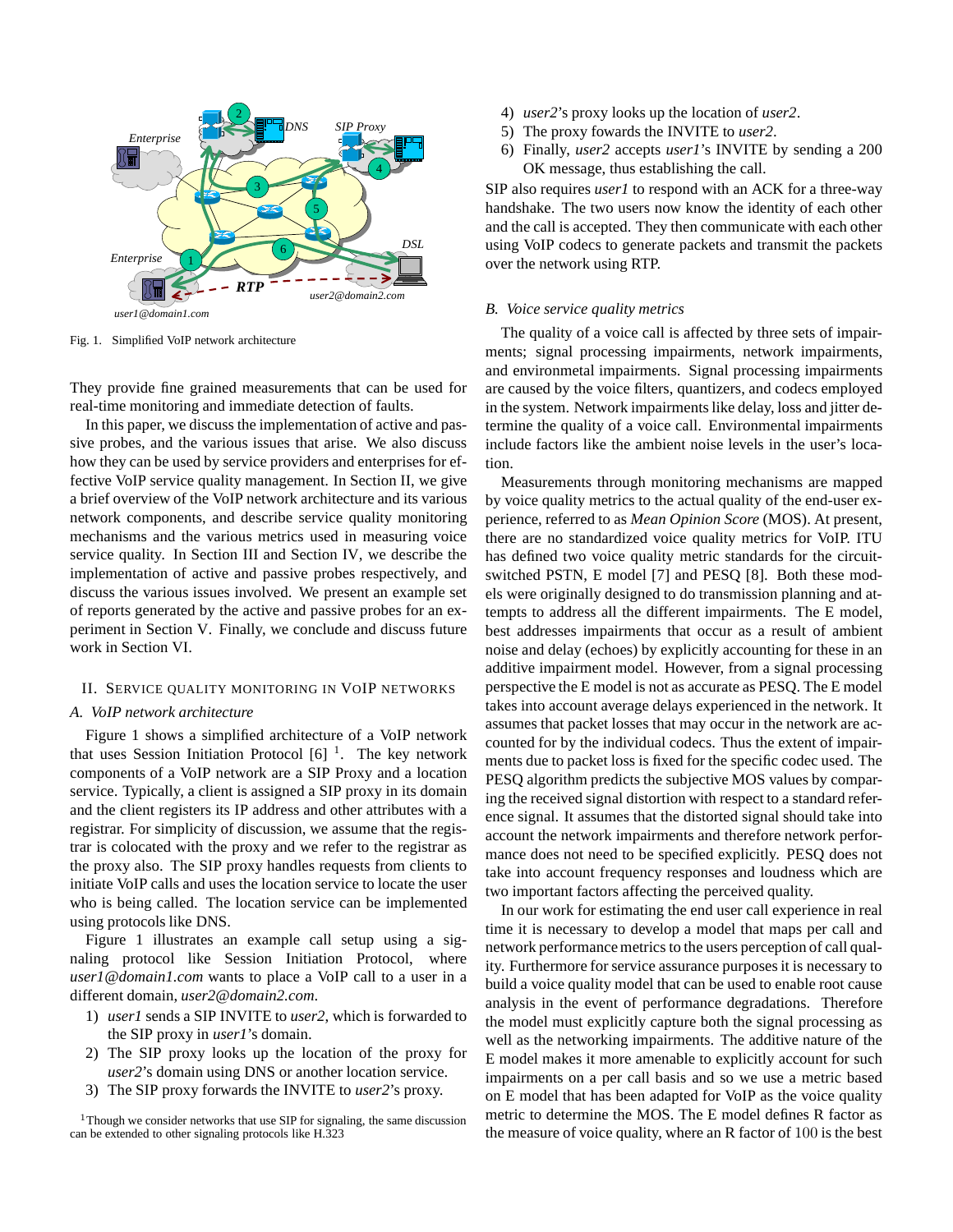and 0 the worst.

$$
R = R_0 - I_s + I_d + I_e + A \tag{1}
$$

where,  $R_0$  is the signal to noise ratio that includes the end-to-end signal attenuation and ambient noise,  $I_s$  is the impairment factor that comprises of outbound volume, side tone and quantizing distortion,  $I_d$  is the impairment factor due to network delay and echo,  $I_e$  is the equipment impairments including codec impairments like signal distortion, and  $A$  is the user tolerance to degraded user quality (for instance, wireless users can be expected to be more tolerant to service quality degradation than wireline users). The R factor directly maps into MOS using the following expression.

$$
MOS = 1 + 0.035R + 7 \times 10^{-6} R(R - 60)(100 - R)
$$
 (2)

When the R factor is 100, the MOS is 4.5 and when the R factor is 0, the MOS is 1. Reference [9] and [10] describe E model in more detail.

### *C. Monitoring requirements*

We now describe the key network factors that affect the quality of a voice call.

- 1) Call setup time is the time between when a client sends an INVITE and receives a final 200 OK response. For acceptable end-user experience, this has to be in the range of a few seconds.
- 2) Call tear-down time is the time taken to receive a final 200 OK response after a BYE request is initiated by a client to end a call.
- 3) One-way delay is the delay experienced by RTP packets that carry the voice traffic through the network. This needs to be measured for both directions of a call between the clients. Maximum acceptable one-way delays for reasonable call quality are in the range of 150 to 180 ms.
- 4) Packet losses in the network cause degradation of voice quality. There are two kinds of losses that one needs to account for, isolated packet losses and burst losses. An isolated loss, where one packet among many gets dropped by the network, does not have a big impact on the voice quality. Moreover, packet loss concealment algorithms exist that can mitigate the effect of isolated packet losses. Burst losses occur when the network drops a set of consecutive packets and this is difficult to mitigate using concealment techniques, and hence has a very adverse impact on the call quality.
- 5) Jitter is introduced by the network due to variability in queueing delays. This is normally handled at the receiver by introducing a playout buffer (also called jitter buffer). The receiver delays the playout of the packet by a fixed time and this absorbs the jitter introduced by the network. If the jitter of a packet is larger than the playout buffer, the packet is dropped and it effectively shows up as a loss.

To perform service quality monitoring in VoIP networks, we need mechanisms that measure the above network performance



Fig. 2. (a) System architecture, (b) Active probe components

parameters for each call. These measurements are used to compute the call quality percecived by the end user and this can be used by service providers to detect quality degradation. We now discuss our approach to measure the performance of the network using active and passive probes.

#### III. MONITORING USING ACTIVE PROBES

The architecture of the active probing system is shown in Figure 2(a). The system has a set of active probes and a Network Operations Center (NOC). The NOC conrols the monitoring operation in the network by initiating measurement tasks between pairs of active probes. Active probes are software agents that run on designated machines in the network and they establish VoIP calls based on requests from the NOC and measure parameters like delay, loss, and jitter, that affect call quality and compute the perceived call quality using this information. This information is then reported to the NOC, which tracks the service quality degradation across the network.

The active probing system uses two basic operations to perform monitoring, *measurement task* and *measurement report*. A measurement task is used by the NOC to get information about the network's performance for VoIP. The NOC identifies two active probes in the network to be a *caller* and a *callee* respectively. It then assigns a task to be performed by this pair of probes. The task consists of establishing a sequence of VoIP calls from the caller to the callee for a certain duration and measuring the network performance. A measurement task is composed using XML and sent to the probes. An example measurement task is shown in Fig. 3. The task specifies the caller's and callee's address and port information to which the task needs to the sent to. Also, the task configuration includes a Call Profile that describes the parameters of the calls of the task. The *numberOfCalls* is the total number of calls that need to be made between the caller and the callee as part of the measurement task, *callDuration* is the duration of each call in seconds, *interCallWait* is the time in seconds that the probes wait after completing a call before initiating the next call, and the *codec* is the type of Codec that is used for the task.

Once the probes receive the measurement task from the NOC, they execute the task by placing VoIP calls between each other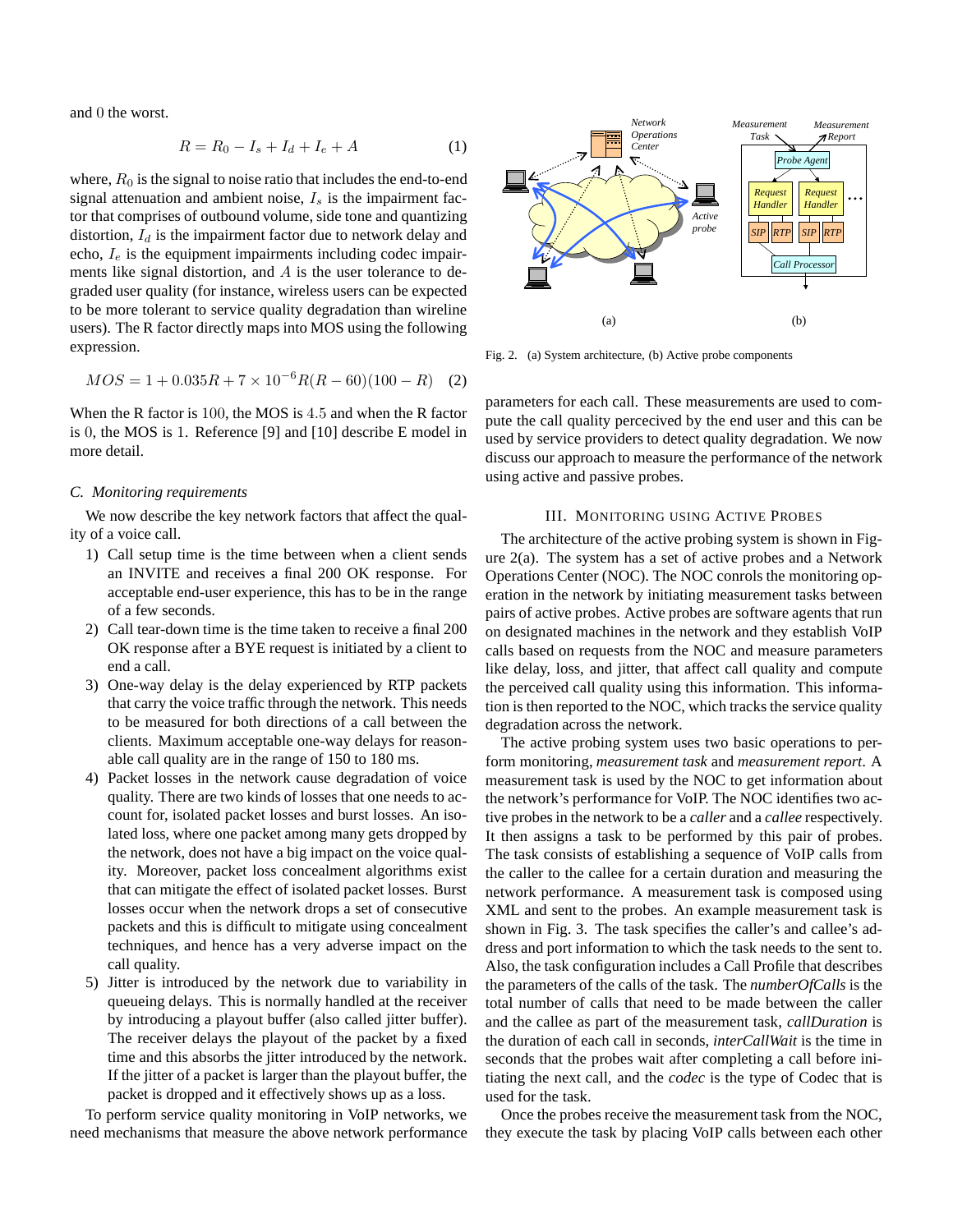```
<?xml version="1.0" encoding="UTF-8"?>
<tasks xmlns="http://…">
   <taskconfig id="task1">
          <caller name = "caller"
                 ipaddress = "1.2.3.4"
                 probeAgentPort = "11000"/>
          <callee name = "callee"
                 ipaddress = "255.254.253.252"
                 probeAgentPort = "10999"/>
          <callProfile callDuration = "60"
                     interCallWait = "5"
                     numberOfCalls = "25"
                     codec = "G711"/>
   </taskconfig>
```

```
</tasks>
```

```
Fig. 3. Example measurement task
```
and measuring the network performance. The probes use SIP to establish the calls and they emulate VoIP calls by sending synthetic traffic that have characteristics similar to the specified codec's output. The probes send the measured results to the NOC as a measurement report. The report has the following measurements for the forward (caller to callee) and reverse (callee to caller) paths.

- Average one-way delay (forward and reverse)
- Average round trip delay
- Jitter (forward and reverse)
- Packet loss percentage (forward and reverse)
- Jitter buffer loss (forward and reverse)
- R-factor and MOS (forward and reverse)
- Call setup time
- Call teardown time
- Number of INVITEs per call

## *A. Active probe operation*

An active probe (Fig. 2(b)) is a software agent that is installed on systems in the network, and is implemented as a multithreaded process. Each active probe supports multiple callers and callees to allow for flexible monitoring configurations in the network. It is initialized with two threads, a *probe agent* and a *call processor*. The probe agent listens on a port of the system for measurement tasks from the NOC and manages the callers and callees in the system. The call processor handles the processing of all SIP messages and uses a port in the system for exchange of the SIP messages. It provides multiplexing and demultiplexing functionality for SIP messages, when multiple callers and callees are present in the system.

The operation of the system has three phases, initialization, call handling, and reporting phases. Once the NOC defines a measurement task, the initialization phase involves establishing the caller and callee at the probes. Also, the caller and callee exchange their addresses that is necessary for call establishment. During the call handling phase, the probes establish VoIP calls between the two sites using SIP, exchange VoIP packets, and measure the network performance. The measurement reporting phase involves sending the measurement report to the NOC.

When the NOC identifies a caller and a callee for a measurement task, the NOC sends the measurement task to the caller's probe agent. The probe agent spawns a *request handler* thread that acts as the caller and handles the task of measuring the call quality between the caller-callee pair. When the request handler is initiated, the probe agent assigns a SIP URI to it. The request handler then transmits the measurement task to the callee's probe agent. The callee's probe agent then spawns a callee request handler and assigns a SIP URI to it. The callee's request handler then communicates the callee's URI to the caller using the same socket that was used by the caller request handler for transmitting the measurement task. Thus, the caller now knows the identity of the callee. By using this initialization procedure, the NOC needs to know only the IP addresses of the probes and the probe agent port. It doesn't need to handle the assignment of SIP URIs for every measurement task, hence reducing the load on the NOC. Also, since each task is shipped to the caller and the caller and callee perform the task and return the measurement report, there is no central coordination of the task by the NOC.

During the call handling phase, the request handlers establish calls between themselves and measure the network performance. Each request handler has a SIP handler and an RTP handler. The SIP handler handles the connection establishment and teardown using SIP for each call as described in Section II-A, and computes the SIP related statistics such as call setup time and teardown time. It uses the Call Processor to send and receive SIP messages. The caller always initiates the calls and uses the callee's SIP URI to send the SIP INVITE. The request handlers also maintain failure statistics like the number of timeouts and eventual failure to connect. These can be used by the NOC to detect failures and in troubleshooting.

Once a connecion has been established, the caller and callee exchange VoIP packets using the RTP handler. The RTP handler generates RTP packets that emulate a codec as specified by the measurement task and transmits them over the network for the specified duration. It also receives RTP packets from its peer and records the measurements such as delay, loss, and jitter. Once the RTP handler completes the transmission of packets, the SIP handler tears down the call and records the teardown statistics. The request handlers setup multiple such calls and perform measurements according to the measurement task's specifications.

Once the task is completed, the callee's request handler transmits the measured statistics to the caller and the caller performs the call quality computation using this information. The caller then reports the measured statistics to the NOC, and the caller and callee request handlers then shut down.

## *B. Call metrics computation*

We use the local clocks at the probes for our measurements and the probes use NTP  $[11]^2$  to synchronize their clocks. Once

<sup>2</sup>For more accurate measurements, we can deploy clock sychronization mechanisms using GPS or CDMA.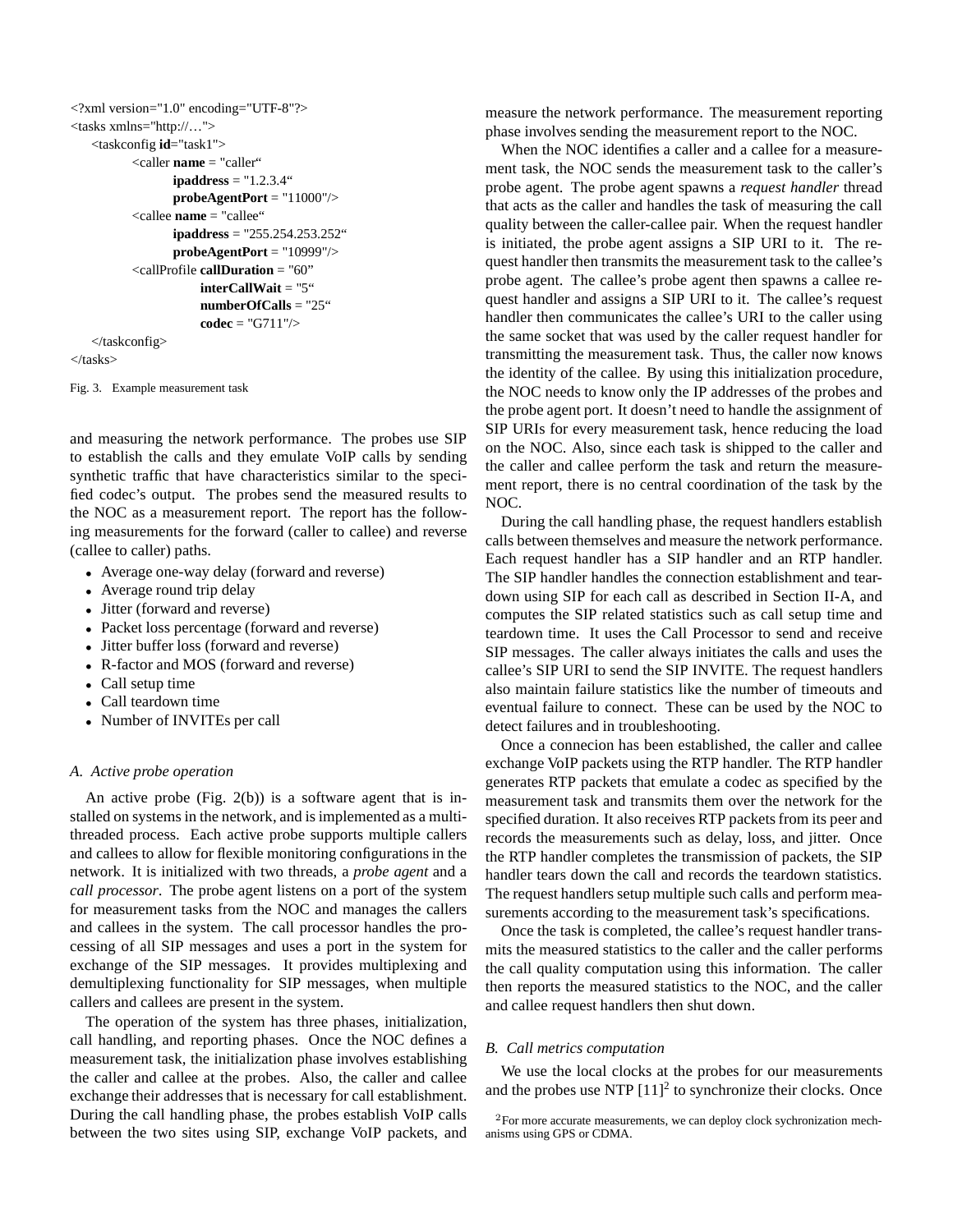a call is initiated, both the caller and callee sent VoIP packets to each other using RTP. While sending a packet, the sender puts in the local time as a timestamp in the RTP payload. This is used by the receiver to derive the delay and jitter of the network.

*1) Call setup and teardown time:* Since the caller initiates and tears down calls, the call setup and tear down times are measured at the caller. For call setup, we measure the time between when the INVITE is sent and when the OK is received. For tear down, we measure the time between when the BYE is sent and when the OK is received. We also keep track of the number of timeouts at the caller for the INVITE.

*2) One-way and round trip delay:* The average one-way delay includes a packetization delay, which depends on the codec being used, and a jitter buffer delay, which depends on the size of the jitter buffer. Fixed packetization delay values are defined for each codec. The packetization delay value for each codec includes the time to encode and decode the packet. After the packet is received, the timestamp of the sender is subtracted from the current time at the receiver to get the propagation delay. The packetization delay is added at the receiver to get the total delay.

If the jitter buffer size is greater than 0, this will also add to the delay. The purpose of the jitter buffer is to smooth out jitter in the underlying network so that playback at the receiver can mirror the play rate at the sender. This is done by waiting until the jitter buffer is full to start the playback of the first packet. To determine the playback time at each subsequent packet that will maintain the play rate, we add a value we call the playback delay,  $D_{pb}$ , to the time stamp of each incoming packet, because this value is the same for all received packets, the playback rate will be the same as the sender play rate. Let the timestamp on the first received packet be  $t_0$ , the arrival time of this packet at the receiver be  $t_1$  and the time when the jitter buffer is first full be  $t_3$ . Note that  $t_3$  is also the playback time of this first packet. The playback delay is

$$
D_{pb} = (t_1 - t_0) + (t_3 - t_1) = t_3 - t_0
$$

Thus, for each packet that arrives at time  $t_x$  with timestamp  $t_y$ , the jitter buffer adds an additional delay of  $t_y+D_{pb}-t_x$ . Packets that arrive after their scheduled playback time are discarded. At the end of the call, the average is taken over all packets received.

The average round trip delay is sum of the one-way delay from the caller to callee and the one-way delay from the callee to the caller. The callee sends the average delay for packets it receives to the caller at the end of a call, where the caller sums the values.

*3) Jitter:* RFC 3550 [12] defines interarrival jitter as "the mean deviation (smoothed absolute value) of the difference D in packet spacing at the receiver compared to the sender for a pair of packets." Also, the interarrival jitter is calculated continuously for each data packet  $i$  using the difference  $D$  for that packet and the previous packet  $i - 1$  in order of arrival (not necessarily in sequence), according to the formula

$$
J_i = J_{i-1} + (|D(i-1,i)| - J_{i-1})/16
$$

*4) Packet loss percentage:* At the end of a call, the callee sends the number of packets it sent and the number of packets



Fig. 4. Operations when the caller is behind a NAT

it received. The caller uses these numbers along with the number of packets it sent and received to calculate the packet loss percentage for both the forward and reverse links. Loss can be determined by looking at the RTP sequence numbers of successive packets received. If at any point during a call, the difference in sequence numbers between two successive packets is greater than four, then the loss is defined as bursty. Otherwise, the loss of packets is termed random.

The other form of loss is due to the jitter buffer. If the playback time is ahead of the current time, the packet is discarded and this counts towards a jitter buffer loss. Also, if a packet arrives when the jitter buffer is full, then the packet is discarded. This is accounted as a jitter buffer loss too.

*5) R-factor and MOS:* The parameters one-way delays, round trip delay and jitter buffer loss are used to compute the R-factor and MOS using the E-model as describes in Section II-B.

## *C. Registration and SIP proxy based calling*

The caller and callee need to register with the SIP proxies in their respective domains if necessary to place calls to each other. The measurement task from the NOC (Fig. 3) now provides the probes with the SIP registrar's address (name or IP address), and a user name and a password that are necessary for authentication. The caller and callee register themselves with the registrar before establishing calls in the call handling phase. If registration is not necessary, this can be bypassed by the probes.

The NOC also provides an outbound SIP proxy address to the caller in the measurement task and this is used by the caller to place the calls to the callee. This is handled by adding a *route* header to the SIP INVITE and the SIP proxy forwards the IN-VITE to the callee.

## *D. Handling NATs*

In the presence of a NAT, the addressing information exchanged by the caller and callee in the initialization phase can be unusable, as they need the addresses as translated by the NAT. We have designed the system to handle a particular case when the caller is behind a NAT and the callee is not. The caller always initiates communication with the callee. Since the callee does not reside behind a NAT, the address used by the caller is the true address of the callee.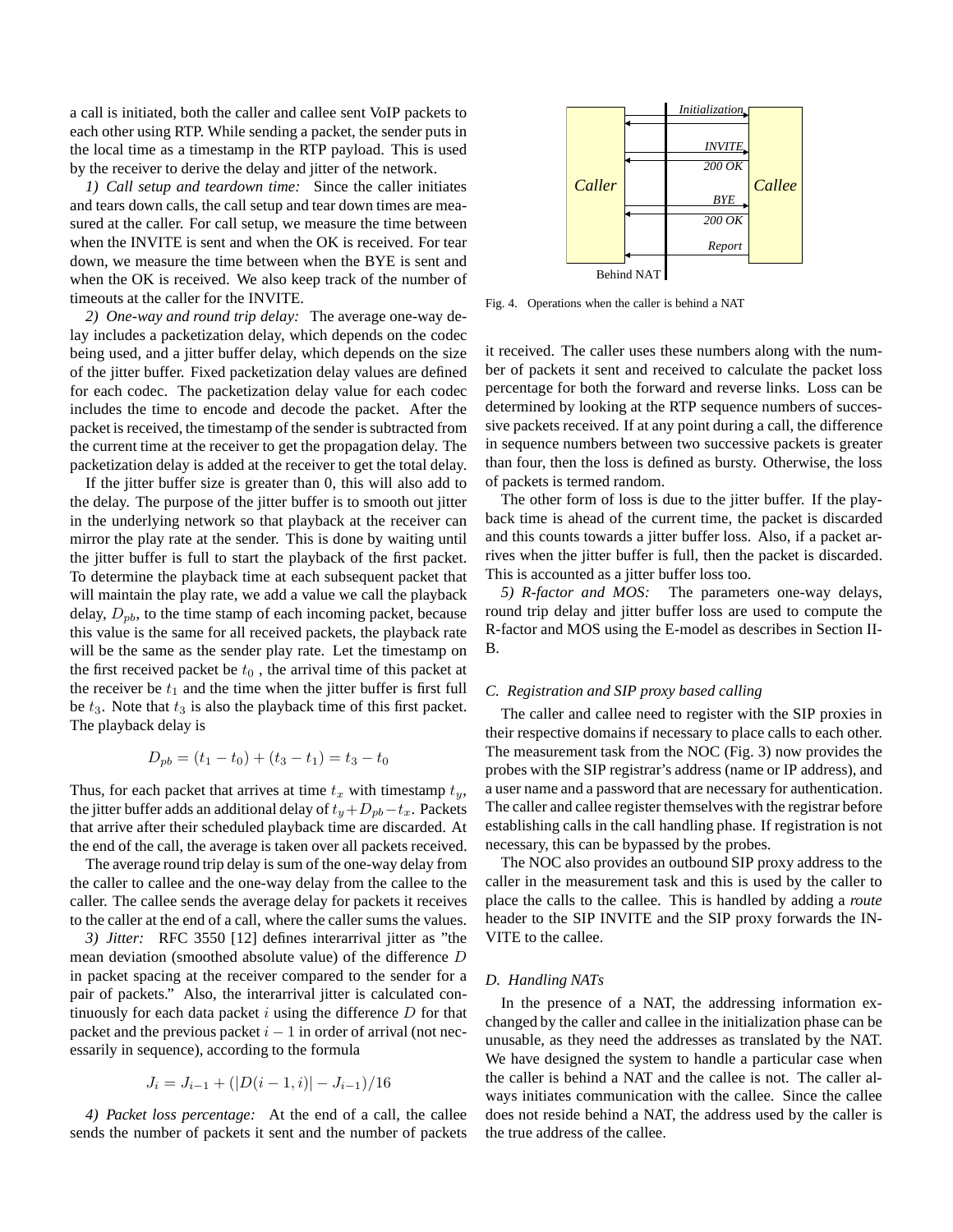



Fig. 5. Passive probing architecture

Fig. 6. Passive probe components

In the initialization phase, the caller transmits the measurement task received from the NOC to the callee using its true address. When the callee receives the task, the callee responds with its SIP URI to the caller on the same translated caller address instead of its true address.

In the call handling phase, the caller registers its URI with the proxy using its true IP address. This registration is not useful as the proxy will not be able to communicate to the caller using that address. However, the callee's registration is valid. We handle this case by ensuring that the caller always initiates SIP transactions (INVITE and BYE) and the callee uses the same channel to respond, thus ensuring that the translated address is used.

Finally, the callee reports its measurements to the caller by using the same channel as the one used in the initialization. This channel uses the translated address and thus, the report is forwarded to the caller by the NAT.

#### IV. MONITORING USING PASSIVE PROBES

We now present the design and implementation of passive probes that can be used to monitor VoIP networks. A passive probe is used to snoop on a network link and observe the VoIP traffic traversing that link. In combination with other passive probes, it can be used to monitor the network between them for service quality degradation. In addition, they can be used to pinpoint cause of failure or degradation in the network by strategically placing them.

Fig. 5 shows the architecture of the passive probing system. Passive probes are setup to snoop traffic on links in the network. They dissect the protocol fields of the packets, determine if they belong to a VoIP session, and if they do, collect and store statistics of the session as *records*. The probes then send the records to the NOC. The NOC correlates the measurements from probes by determining the probes through which the same VoIP session flows and then computes the call quality of the flow between the probes.

#### *A. Measurement records*

A passive probe maintains two sets of records, one corresponding to SIP and the other corresponding to RTP. Each record

contains three fields, protocol, key, and statistics. The protocol corresponds to the protocol being measured, SIP or RTP. The key corresponds to a unique identifier of the connection to which the record corresponds to. The measurements from the probes corresponding each protocol connection are stored in the statisics field, and this field is different for each protocol.

*1) SIP Record:* The key for a SIP connection is defined as the 3-tuple,  $(to, from, call, id)$ , where to, from and call id are fields in the SIP header [6]. For each SIP connection, we store the time when the probe sees a SIP message with the key corresponding to the connection. The messages we are interested in are INVITE, TRYING, RINGING, 200 OK, and BYE. Using these times, the NOC can determine the call setup and tear down times for each VoIP session observed by the probes.

For any SIP message, we also store the source IP addresses of the UDP or TCP packet. A SIP host sending an INVITE corresponds to one participant of the VoIP session and the host sending the 200 OK corresponds to the other. The IP address of these messages is used to correlate the SIP records with the corresponding RTP records by the NOC.

*2) RTP Record:* The key for an RTP connection is defined as the 5-tuple,  $src\_ip, src\_port, dst\_ip, dst\_port, ssrc)$ , where  $src$  ip and  $dst$  ip correspond to the source and destination IP addresses respectively, src\_port and dst\_port correspond to the source and destination UDP ports respectively, and *ssrc* is the synchronization source field in the RTP header [12].

Each record contains the measures, the average estimated time stamp, the number of packets observed, the minimum and maximum RTP sequence number, and the arrival times of the first and the last RTP packet. The average estimated timestamp is the average value of the timestamps of each RTP packet received. When losses occur in the network, this average can get skewed. Hence, we adjust for losses and store an estimate of the average timestamp value. This is used to compute the delay through the network.

#### *B. Passive probe components*

Our implementation of passive probes uses off-the-shelf desktop computers or servers running Linux. Similar to active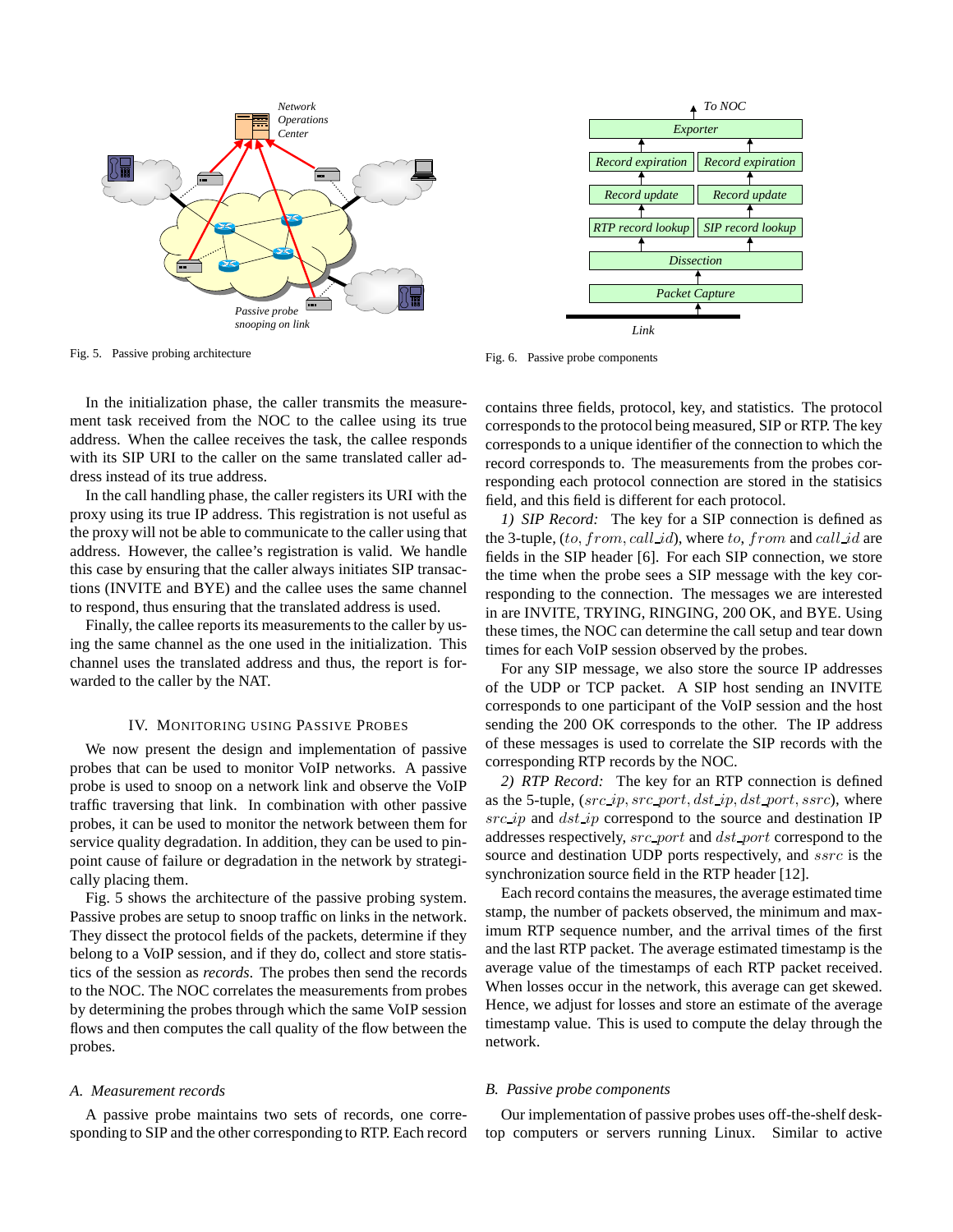probes, passive probes synchronize their local clocks using NTP or more accurate mechanisms. Fig. 6 shows the components of the passive probe.

*1) Packet capture and dissection:* For links that have low traffic volumes  $(50 - 100$  Mbps), we use commercial NICs to perform the snooping. For higher rates, we use high-end DAG [13] capture cards. To snoop the traffic on links, there are a few methods that are available. For 10-100 Mbps Ethernet links, we can use a hub to connect the passive probe and snoop on all the traffic on the hub. Some switches and routers support mirroring of one port's traffic on another and this can be used by passive probes to monitor the traffic. Another method is to install a passive tap (optical splitter) and use the tap for monitoring.

We use the *libpcap* library to perform the packet capture from the links. We capture all packets that are of type UDP and packets that are destined to the SIP port (5060). We capture all UDP packets because any UDP packet can be an RTP packet, and we identify packets that are RTP packets through heuristics. To determine if a packet is an RTP packet, Reference [12] prescribes certain tests. The version number of the packet needs to be 2, the length of the RTP packet should be the same as the length header, and we should receive three consecutive sequence numbers at some point in the flow's duration. We use these tests to validate the packets as an RTP stream. If a stream does not satisfy the tests, we remove the RTP record from memory. For SIP, we parse the header of the packet and extract the relevant fields such as to, from, call id, cseq, method, and status.

*2) Record lookup:* A Gigabit Ethernet link can carry approximately 16,000 simultaneous VoIP connections. Thus, our passive probes need to be able to process as many measurement records. We use two hash tables to store the records, one for RTP and the other for SIP. Since the number of records is small, the entire hash table fits in memory, for a system with 256 MB main memory.

We use the UNIX ELF hash function for hashing, and the hash function uses the record key to perform the hashing. The ELF function provides a simple software implementation of a hash function that uses minimal computation and gives good performance. Stronger hash functions such as cryptographically secure functions, MD5 and SHA-1, are expensive to implement in software in terms of their computational resource requirements.

*3) Record update:* For each packet we receive, we perform a lookup to determine if a record for that key already exists. If so, we update the record. For SIP, this update is straight-forward. We store the type of header received and store the current local time of arrival of the packet in the record. For RTP, the update involves incrementing the number of packets observed, computing the average timestamp value, updating the minimum and maximum observed sequence numbers, and update the reception time of the last packet. If a record does not exist, we create a new record and update it.

While maintaining the average timestamp, packet losses can result in an inaccurate measurement. To compensate for losses, we smoothen the average. Let  $T$  represent the estimate of the average timestamp of some RTP connection, N be the number of packet received until now,  $p$  represent the last sequence number



Fig. 7. Compensating for losses by inserting timestamps

received, and  $t_p$  be the time when the last packet was received. Suppose we receive an RTP packet belonging to this connection with sequence number q and at time  $t_q$ , we update the average normally if the packet is the next packet in the sequence  $(q =$  $p + 1$ ).

$$
T = (T.N + t_q)/(N+1)
$$

If the sequence number of the received packet is less than the last received sequence number  $(q \leq p)$ , this corresponds to an our-of-order arrival, and we do not update the timestamp.

When we see a jump in the sequence number  $(q > p + 1)$ , we assume that the packets with sequence numbers  $p + 1$  to  $q - 1$ are lost and we smoothen out the average timestamp by assuming that we received the timestamps of lost packets with equal spacing in the duration  $t_p$  to  $t_q$ . This is illustrated in Fig. 7. The spacing of the timestamps is  $x = \frac{t_q - t_p}{q - p}$  and the estimated arrival times of the lost packets are  $t_p+x$ ,  $t_p+2x$ ,...,  $t_p+(q-p-1)x$  respectively. We also increment the number of packets N by  $q - p$ for the purpose of computation of the average timestamp. However, this does not correspond to the actual number of packets received. Thus, we maintain a separate count of the actual count of the number of packets received. We update the timestamp using the expression,

$$
T = [T.N + (t_p + \frac{t_q - t_p}{q - p}) + (t_p + 2\frac{t_q - t_p}{q - p})
$$
  

$$
+ \dots + (t_p + (q - p)\frac{t_q - t_p}{q - p})]/(N + q - p)
$$
  

$$
= [T.N + \frac{t_p}{2}(q - p - 1) + \frac{t_q}{2}(q - p + 1)]/(N + q - p)
$$

*4) Record expiration:* This module determines when a record needs to be cleared from memory and sent to the NOC. A SIP record is expired using two criteria. If we receive a 200 OK for a BYE request, this signals the termination of the connection, and we expire the record and sent the record to the NOC. We also expire the record if we do not receive any message in the session for a timeout period.

An RTP record expiration uses two criteria, an inactive timeout and an active timeout. An inactive timeout is triggered when we do not receive any RTP packet in the session. This typically signals the termination of the VoIP session, and the record is sent to the NOC. An active timeout is used when during a period (longer than the inactive timeout period), we do not expire the record using the inactive timeout expiration. This is used for sending periodic reports to the NOC for VoIP sessions that last for a large duration.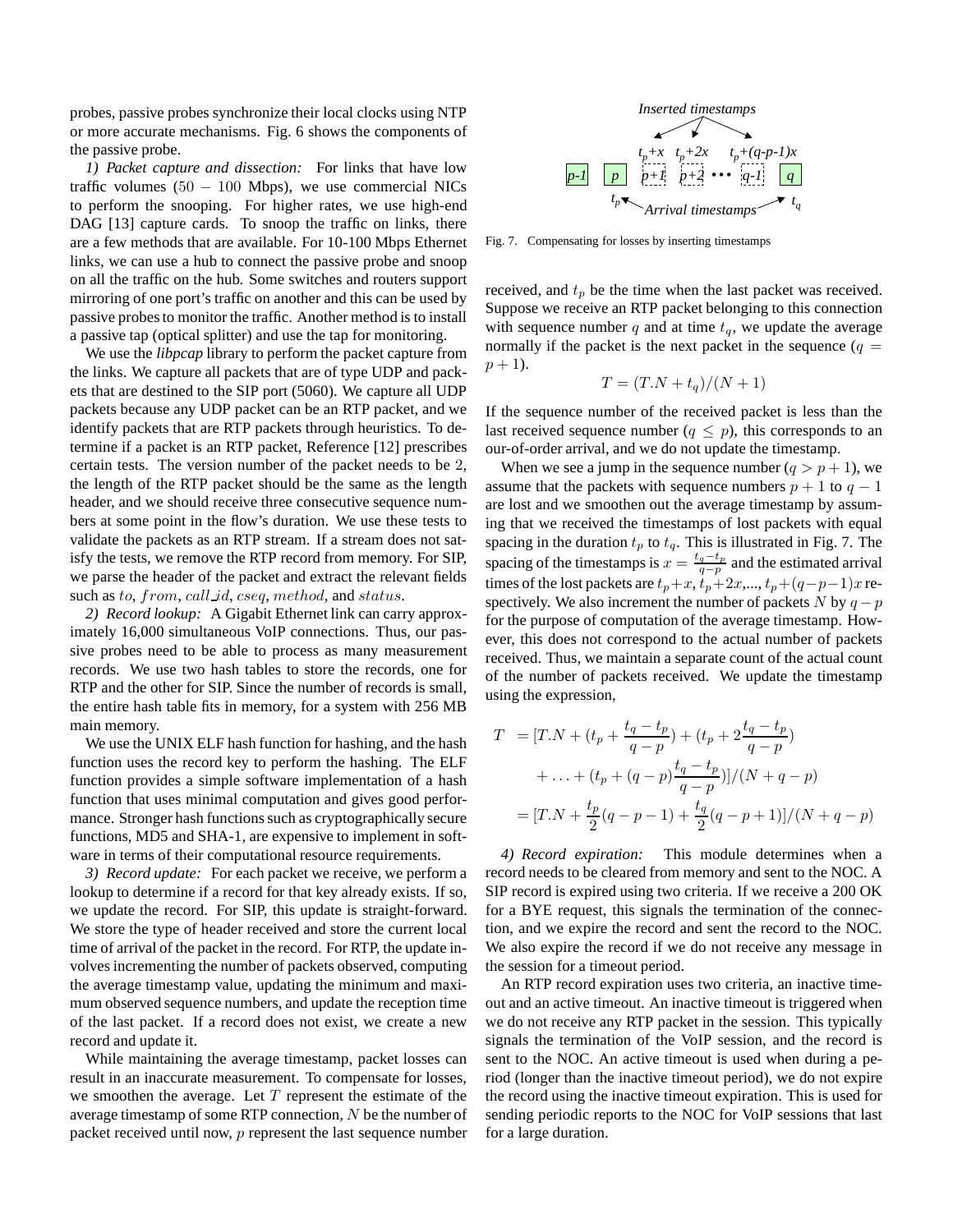

Fig. 8. Example showing probes observing a VoIP session

*5) Exporter:* The exporter is a thread running on the probe that handles the transmission of expired records to the NOC. The exporter formats the records such that each record consists the address of the probe, the time of export, and the record. The exporter maintains a socket connection to the NOC and uses this to transmit the records.

#### *C. Call metrics computation*

We now discuss how we compute the call metrics at the NOC using the records from the probes.

*1) Call setup and tear down times:* The NOC can receive SIP records with the same key from multiple probes because a VoIP session can be observed at multiple probes as shown in Fig. 8. We compute call setup time as the time between when a probe gets a SIP INVITE and when it receives a 200 OK. It is easy to see that the probe closest to the caller will have the largest call setup time value. Thus, the NOC computes the call setup times at the probes that observe the call session and reports the maximum of these values as the call setup time. Since, the records from the probes need not arrive at the same time, we wait for a period of time at the NOC for all records to arrive. This waiting period typically needs to be at least as much as the maximum delay from a probe to the NOC. Note that the reported call setup time does not account for the delay from the caller to the closest probe, and this is not the end-to-end value.

Consider the scenario shown in Fig. 8. A VoIP session is observed by three probes,  $P_1$ ,  $P_2$ , and  $P_3$ , and the three probes report records to the NOC. Since the caller initiates the call by sending the SIP INVITE, the delay between when the probes observe an INVITE and the 200 OK response from the callee is the largest for  $P_1$ . Thus, the NOC reports the call setup time using  $P_1$ 's measurements. The delay from the caller to  $P_1$  for the IN-VITE and the delay from  $P_1$  back to the caller for the 200 OK message is not accounted for in this setup time.

The call tear down time is computed similar to the setup time computation as the time between when the probes receive a BYE and the time when they receive a 200 OK.

*2) Average one way delay:* The NOC maintains one-way delay estimates for each RTP connection for which it receives a record from some probe. The forward and reverse RTP connections of a VoIP session have different RTP records, and the source and destination IP addresses of the forward connection are interchanged to get the addresses of the reverse connection. When the NOC first receives a record for an RTP connection, it stores the record and waits for records from other probes to arrive. It waits for a time period that is greater than the sum of the active timeout period and the maximum delay between probes



Fig. 9. Compensating for losses by inserting timestamps at the NOC

and the NOC. This ensures that the NOC receives records from all probes that observe the RTP connection.

Consider two probes that observe some RTP connection. Let the number of packets they see be  $N$ , assuming no losses in the network and let the arrival times at the first and the second probe be  $x_i$  and  $y_i, \forall i \in [0, N-1]$  respectively. The average one way delay,  $D$ , is given by

$$
D = \frac{1}{N} \sum_{i=0}^{N-1} (y_i - x_i) = \frac{1}{N} \sum_{i=0}^{N-1} y_i - \frac{1}{N} \sum_{i=0}^{N-1} x_i
$$
  
=  $T_2 - T_1$ 

where  $T_2$  and  $T_1$  are the average timestamp values at the second and the first probe respectively. Note that the second probe can be identified by a larger average timestamp value than the first's value when the clocks at the probes are synchronized. Thus, in the example in Fig. 8, for the RTP flow from the caller to the callee,  $P_3$ 's average timestamp estimate will be greater than  $P_2$ 's estimate, which in turn will be greater than  $P_1$ 's estimate.

When there are losses in the network and the second probe receives lesser number of packets than the first, the delay estimate will not be not accurate because of the skew introduced by the losses. The losses at the second probe can be either at the beginning, or at the end, or at in the middle of the flow's duration. Each probe compensates for losses in the middle through the procedure described in Section IV-B.3. The losses at the beginning and at the end, however, cannot be accounted at the probes as the probes do not know the actual number of packets in the connection. These losses are compensated for at the NOC by assuming that the lost packets arrive at a constant interarrival time. The interarrival time is determined using the total time of observation (given by the time of last packet arrival and the time of first arrival) and the total number of packets observed.

Consider the case when the first and last sequence numbers of some flow seen at a probe,  $P_3$ , in Fig. 8 are n and m respectively. Suppose another probe,  $P_1$  has first and last sequence number  $x$ and y for the same flow and  $x \leq n$  and  $y \geq m$  (that is, this probe has observed this flow somewhere before in the path and hence, has seen more sequence numbers). Then we add  $n - x$  extra timestamps at the beginning and  $y - m$  extra timestamps at the end of the flow seen at  $P_3$  as shown in Fig. 9. The interarrival time,  $I_t$ , is given by  $(t_m - t_n)/(m - n)$ . We thus update the timestamp as

$$
T = [T.(m-n) + tn(n-x) - It(1 + ... + n-x) +tm(y-m) + It(1 + ... + y-m)]/(y-x)
$$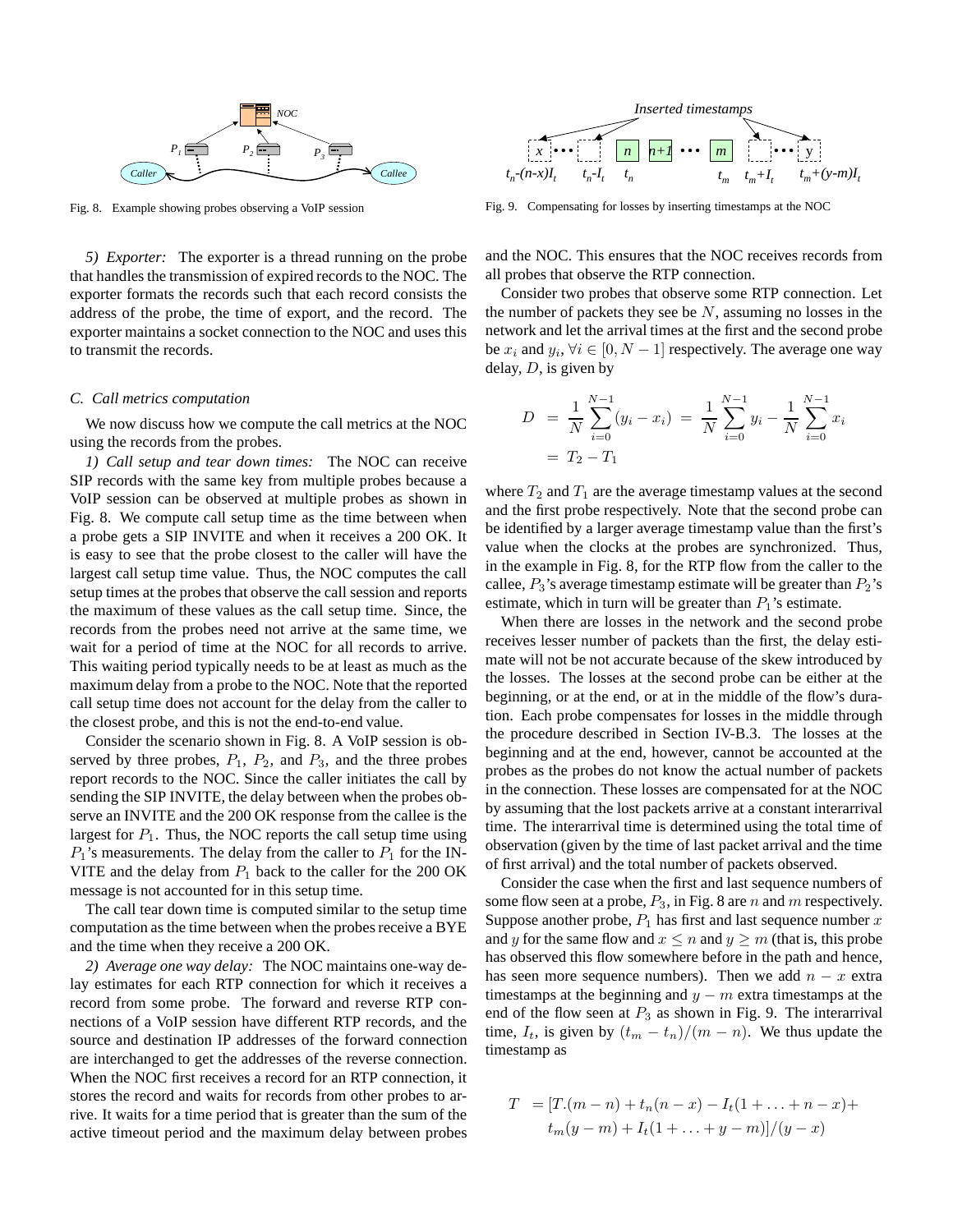Using these estimated average timestamp values, we compute the average one way delay approximately.

*3) Round trip delay:* The round trip delay is calculated as the sum of the one way delays of the forward and the reverse RTP connections, which can be determined by the source and destination IP addresses and ports. It is possible that the NOC has only one direction's records because the other direction's connection uses a different path through the network and does not pass through the passive probes. In this case, we report round trip delay as twice the one way delay.

*4) Packet loss percentage:* The first probe that observes traffic of an RTP connection receives the maximum number of packets. For instance, in Fig. 8,  $P_1$  receives more packets than  $P_2$  or  $P_3$  for the RTP flow from the caller to the callee. Consider an RTP record from the first probe, and if the minimum sequence number seen be x and the maximum sequence number be  $y$ , then  $y - x$  is the maximum number of RTP packets that will be received by all the probes if there are no losses in the network. The fraction of lost packets at some probe is given by  $(y - x - N)/(y - x)$ , where N is the actual number of packets received by the probe, as reported in the RTP record from that probe.

*5) Jitter:* Consider an RTP packet stream with N packets that is observed at two probes. Let the packet timestamps at the probes be  $t_i^1$  and  $t_i^2$ ,  $\forall i \in [0, N-1]$  respectively. Jitter is defined as the mean deviation of the absolute difference of the interarrival time at the receiver as compared to the sender. The absolute difference,  $D$ , of interarrival times of some pair of packets is given by

$$
D=|(t_{i+1}^2-t_i^2)-(t_{i+1}^1-t_i^1)|
$$

The timestamps at the first probe are not available at the second and vice versa. Thus, this absolute value of the interarrival time differences cannot be computed at the probe. If we need to compute it at the NOC, we need the timestamp of every packet and this is too expensive to perform due to the size of each RTP record that needs to be exported to the NOC.

The VoIP source inserts a timestamp value at the source. However, this timestamp does not correspond to the actual time at the source, and is defined by the codec that is used. For example, the timestamps of a source that is using G.711 codec correspond to the number of voice samples in the packet. To use this timestamp information to calculate jitter, we need to identify the codec being used at the source. Also, the jitter calculation becomes codec specific.

The jitter value is used to identify losses at the receiver due to the playout buffer. Thus, we also need to know the size of the playout buffer at the receiver to compute this information. We do not implement jitter calculation in our probes currently and are investigating methods of implementing it. Currently, we assume infinite playout buffer sizes at the receivers and equivalently, there are no losses due to jitter at the receivers.

*6) R-factor and MOS:* Using the delay values, one way as well as round trip, and the loss percentages, we calculate the R-factor and MOS using the E-model as described in Section II-B. When multiple probes observe some some VoIP connection, we can compute the network performance between each pair of probes, thus enabling us to segment the network's performance. This can be used to pinpoint the actual cause of service degradation more effectively than end-to-end measurements. The ability to pinpoint causes of service degradation depends crucially on the placement of probes in the network. Probe placement algorithms are discussed in Reference [15]. The R-factor and MOS values do not reflect the end-to-end network performance since we account for delays between probes only and not end-to-end delays.

## V. REPORTS

We now present the reports generated by the probes for a particular test scenario. We installed the active probe software on two machines at two enterprise locations, one in Bangalore, India and the other in Murray Hill, NJ, U. S. A.. We denote the two machines as BA and MH respectively. We performed a measurement test between the two sites and setup 50 VoIP calls using the G.711 codec and measured the performance of the network between the two sites. We also used passive probes to snoop on the calls made by the active probes at the same two locations. While the calls were in progress, we setup UDP sources to send continuous traffic from MH to BA. This causes the routers buffers to get filled and results in packet drops. We start one source at around the 10th call and stop it at the 18th call. We then start two sources at around the 33rd call and stop the sources at the 42nd call.

Fig. 10 shows the results from the active probes and Fig. 11 shows the results from the passive probes. The delay measurements from the active probes include the packetization delay introduced at the source and is hence, around 25 ms higher than the delays measured by the passive probes. The passive probes measure losses accurately as compared to the losses observed by the active probes.

#### VI. CONCLUSIONS AND FUTURE WORK

Since IP networks have not been designed to provide the quality requirements for VoIP networks, monitoring the network to identify performance degradations and to provide quality assurance is crucial. In this paper, we have discussed the design and implementation of active and passive probes that can be used to monitor the network performance for VoIP effectively. We present the computation of call quality using E-model, which uses delay, loss and jitter measurements from the network, and probes are used to perform the necessary measurements in the network. This can be used to identify service quality degradation and take remedial actions to ensure that the impact of the degradation on the end-user is minimal.

Active probes are software agents running on end systems in the network, and can be used to establish VoIP calls and measure the parameters that affect call quality. We discussed the architecture of our active probing system and the implementation of the probes to perform the measurements. The system does not require central coordination and thus, places minimal burden on the NOC and scales to a large number of probes. The probes can